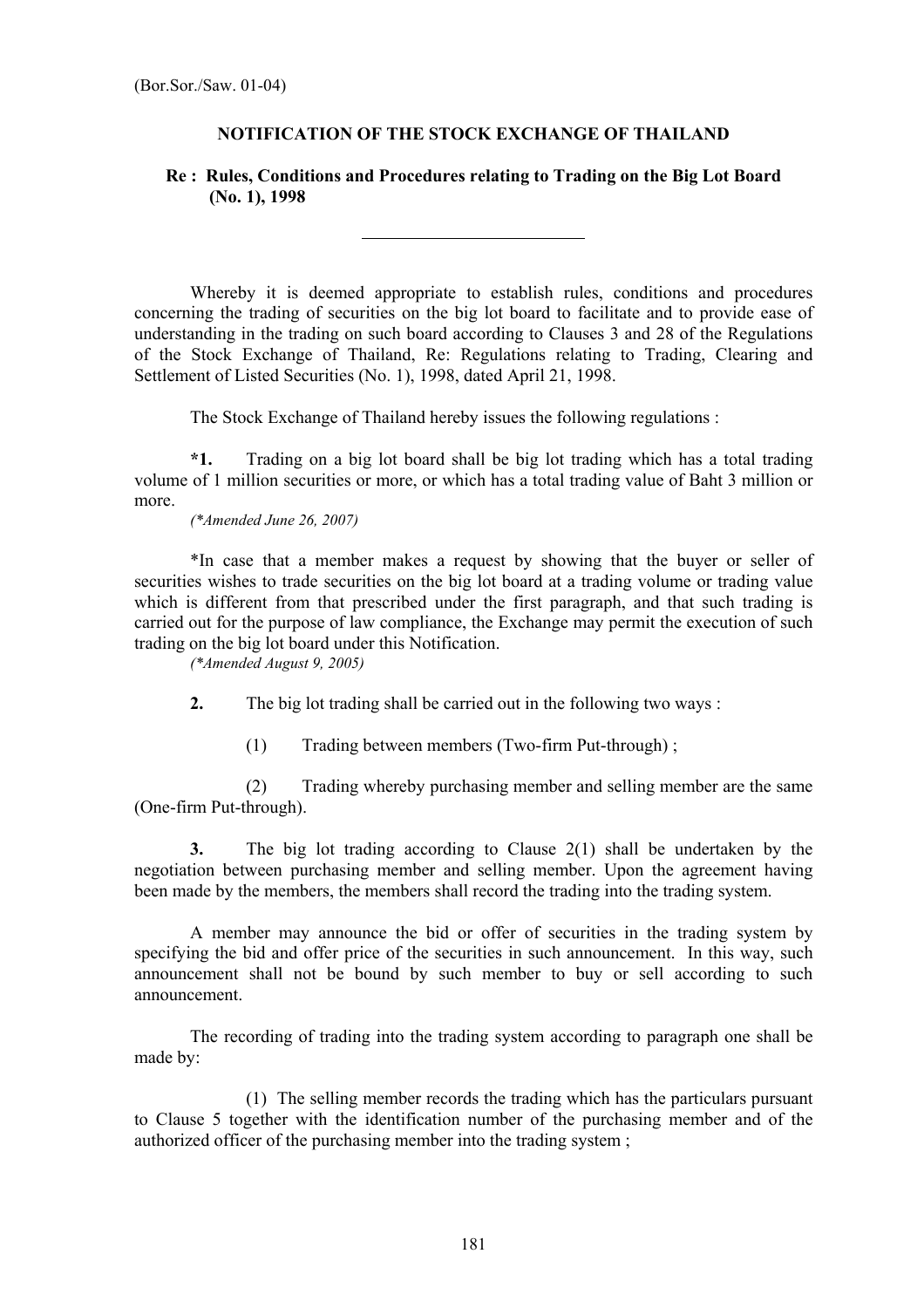(2) The purchasing member confirms such trading through the trading system. Such trading shall be in effect upon the confirmation of the trading by the purchasing member through the trading system.

**4.** The big lot trading according to Clause 2 (2) shall be proceed by the following:

(1) Negotiation of the customers of member. Upon the agreement having been made by such customers, the member shall record such trading which has the particulars as provided under Clause 5 into the trading system ; or

 (2) Negotiation of the member and its customer. Upon the agreement having been made by the member and its customer, the member shall record such trading which has the particulars as provided under Clause 5 into the trading system.

Trading shall be effective upon the member performing of such trading has recorded such trading into the trading system.

**5.** The recording of trading on the big lot board into the trading system shall have the following particulars as minimum:

- (1) Name of securities ;
- (2) Trading price ;
- (3) Ouantity of securities ;
- (4) Type of trading board ;
- (5) Account number of customer ;
- (6) Category of trader ;
- (7) Member's identification number ;
- (8) Authorized officer's identification number ;
- (9) Other particulars as stipulated by the Exchange.

**6.** A member shall record the trading according to Clauses 3 and 4 into the trading system during trading hours only and within fifteen minutes as from the time of the big lot trading having been taken place.

In the case of the member cannot record the trading into the trading system within the period of time under the first paragraph, the member shall record such trading within the first fifteen minutes of the next trading period.

 \***6/1**. When a member records the trading of any of the following characteristics, the member shall submit a report on the trading data to the Exchange in the form as prescribed by the Exchange:

(1) the trading of securities at a price which is lower or higher than 15 percent of the closing price of such securities on the main board on the preceding trading day, whereby a report shall be made by 5.30 p.m. on such trading day; or